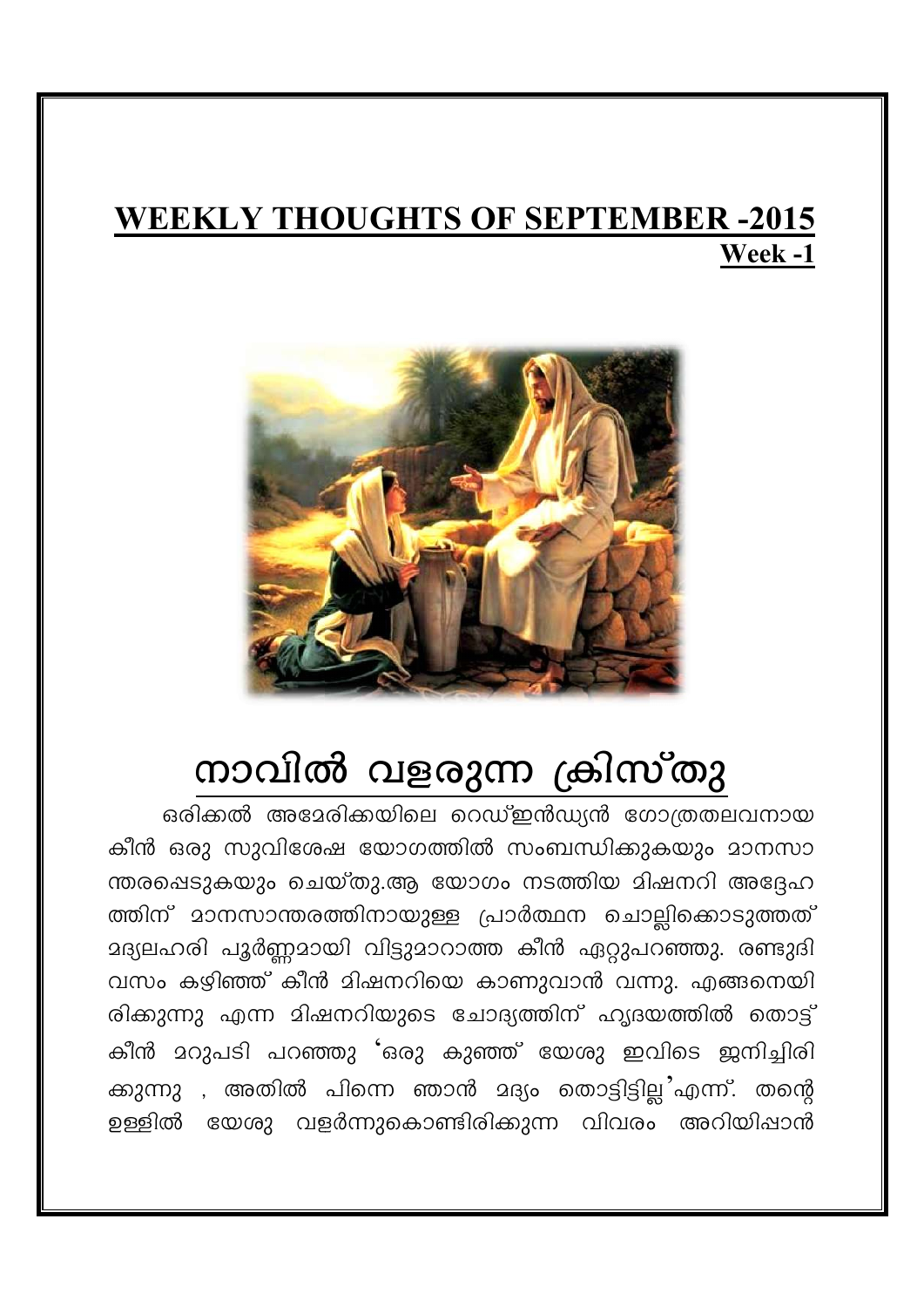ഒരാഴ്ചകഴിഞ്ഞ് മിഷനറിയുടെ അടുക്കൽ അവൻ വീണ്ടും വന്നു. തന്റെ വീട്ടിലും അത് സാക്ഷിഷാൻ കഴിഞ്ഞതിനാൽ അവൻ സന്തു ഷ്ടനായിരുന്നു. തലവേദനയാൽ ഭാരപ്പെട്ട തന്റെ ഭാര്യയുടെ തലമേൽ കൈവച്ച് പ്രാർത്ഥിച്ചപ്പോൾ ലഭിച്ച വിടുതലും , തന്നെ ശത്രുവിനോട് സ്നേഹമായി സംസാരിഷാൻ ഉപദ്രവിച്ച കഴി ഞ്ഞതും യേശു ഉള്ളിൽ വന്നതിന്റെ തെളിവായി വീട്ടുകാർ മനസ്കി ലാക്കിയത് സന്തോഷത്തോടെ അവൻ മിഷനറിയെ അറിയിച്ചു.

ക്രിസ്തു വ്യക്തികളുടെ ഉള്ളിൽ ജനിച്ചാൽ പോര വളരണം. നമ്മുടെ ഉള്ളിലെ യേശുവിനെഷറ്റിപറയുവാൻ നമെെ സഹായി ചെറിയതും ഫലപ്രദവുമായ ഏറ്റവും അവയവമാണ് ക്കുന്ന നമ്മുടെ നാവ്. പരിശുദ്ധാത്മ സഹായത്തോടെ നമ്മുടെ നാവാൽ മറ്റുള്ളവരിൽ ക്രിസ്തുവിനെ വളർത്തി എടുക്കുവാൻ നമുക്ക് കഴി യണം.ഇതിന് ഒരു നല്ല ഉദാഹരണമാണ് യേശുവും ശമർയ്യ സ്ത്രീയും തമ്മിലുള്ള സംഭാഷണം.സുഖാർ എന്ന ശാർയ്യ പട്ടണ ത്തിൽ കൂടി കടന്നു പോയ യേശു യാക്കോബ് തന്റെ മകനായ യോസഫിനു നൽകിയ ഉറവയികൽ ക്ഷീണിച്ചിട്ടാണ് ഇരുന്നത്. (ഇന്നും ഈ ഉറവ സുക്ഷിച്ചിട്ടുണ്ട്) നട്ടുച്ചനേരത്ത് വെള്ളം കോരു വാൻ വന്ന തന്റെ പ്രത്യേകത ഈ മനുഷ്യനറിയുകയില്ലല്ലോ എന്ന കിണറിന്നരികെ .എത്തിയത്. യൈര്യത്തോടെയാകാം അവൾ യെഹുദനായ ആ മനുഷ്യൻ ശമർയ്യ്യ സ്ത്രീയായ തന്നോട് കുടി ക്കുവാൻ ചോദിച്ചത് അവളെ അത്ഭുതപ്പെടുത്തി. താൻ ഒരാ ശദർയ്യ്യ സ്ത്രീയാണെന്നും , യെഹൂദനായ അങ്ങ് എന്നോട് വെള്ളം ചോദിക്കുന്നതെന്ത് എന്നുള്ള അവളുടെ മറുചോദ്യത്തിന് യേശു മറുപടി നൽകി. 'നീ ദൈവത്തിന്റെ ദാനമെന്നും' കുടിഷാൻ ചോദിക്കുന്ന താൻ ആരെന്നും യേശു പറഞ്ഞപ്പോൾ അവളുടെ ഉള്ളിൽ ഉണ്ണിയേശു ജനിച്ചു. അതിന്റെ തെളിവാണ് 'യെഹൃദൻ' എന്ന് വിളിച്ചവൾ 'യജമാനനേ' എന്ന് വിളിച്ചത്. തുടർന്നുള്ള അവ സംശയങ്ങൾക്ക് (യോഹ:4:11,12) യജമാനന്റെ നാവിൽ ളുടെ നിന്നും കേട്ട വാക്കുകൾ അവളുടെ ഉള്ളിൽ യേശു വളരുവാൻ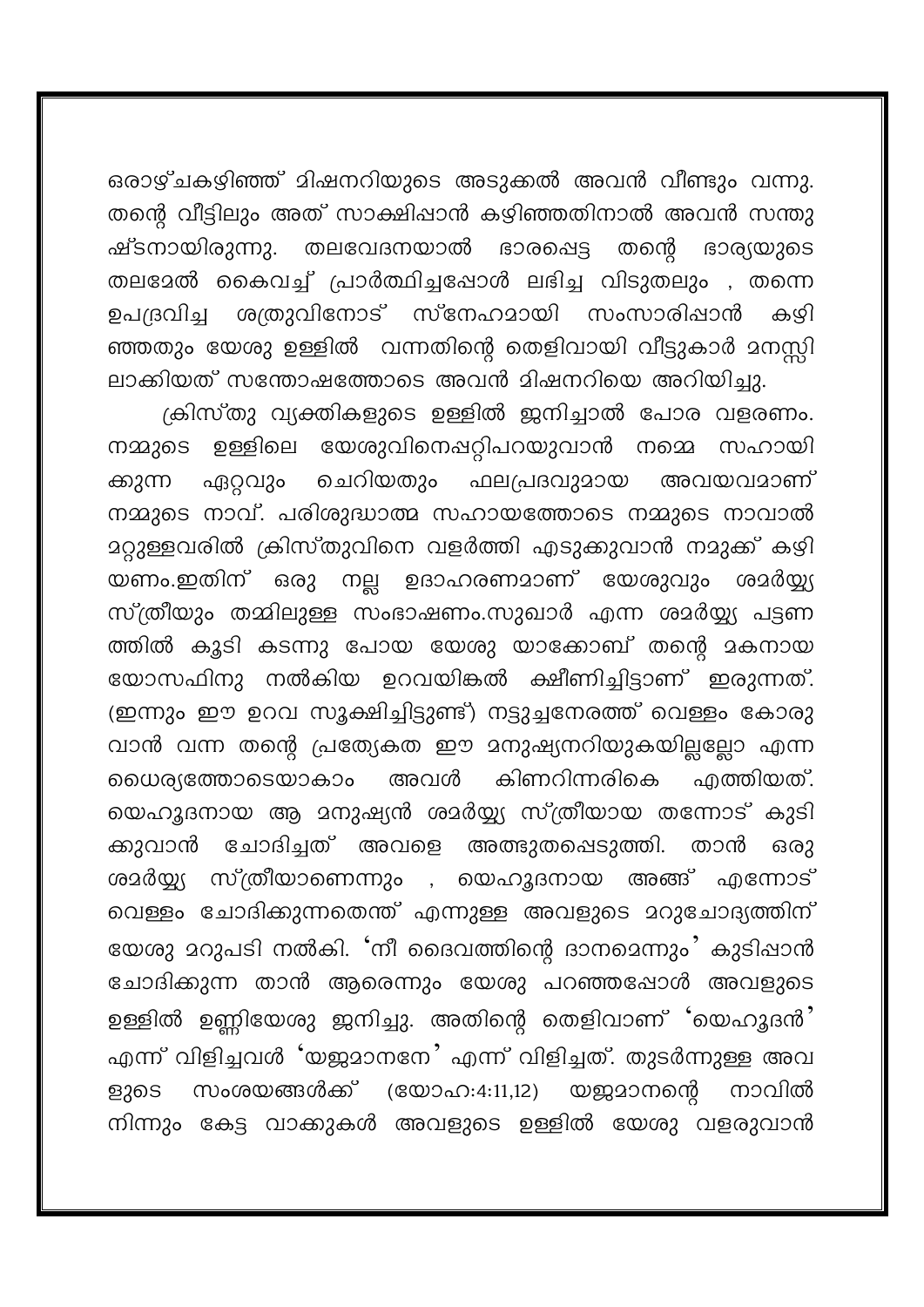കാരണമായി. 'ഞാൻ കൊടുക്കുന്ന വെള്ളം കുടിക്കുന്നവന് ഒരു നാളും ദാഹികുകയില്ല' എന്ന് യേശു പറഞ്ഞപ്പോൾ ആ നീരുറവ യിൽ നിന്ന് കുടിക്കുവാൻ അവൾ ആഗ്രഹിച്ചു. യേശു അവളുടെ ഇരുണ്ടചിത്രം വെളിവാക്കിയഷോൾ 'യജമാനൻ' എന്ന് വിളിച്ചത് 'പ്രവാചകനായി' മാറി. സത്യവിശ്വാസികൾ എങ്ങനെ നമസ്കരിക്ക ണമെന്നും യേശു അവളെ പഠിഷിച്ചു. ദൈവീകചിന്ത പൂർണ്ണവളർച്ച യിലായി എന്നതിന്റെ തെളിവാണ് യെഹൂദൻ എന്ന് ആരംഭിച്ച വിളി 'മിശിഹാ' വരെ എത്തിയത്. തുടർന്ന് ആത്മാവിൽ വളർന്ന വൾ താൻ എന്തിന് ഉറവയ്ക്കരികെ എത്തി എന്ന് മറന്ന് പാത്രം അവിടെ വച്ച് പട്ടണത്തിലേക്കോടി. ഞാൻ ചെയ്തതൊക്കെയും എന്നോട് പറഞ്ഞ മനുഷ്യനെ വന്നു കാണ്മീൻ അവൻ പക്ഷേ ക്രിസ്തു ആയിരിക്കുമോ എന്ന് പറഞ്ഞു. അവൾ താൻ ചെയ്യു ന്നത് എത്രവലിയ വേല എന്ന് അറിഞ്ഞില്ല. ഒരു പട്ടണത്തെ മുഴു വനും യേശുവിന്റെ അടുക്കൽ എത്തിച്ചു. അവൾ ചെയ്ത വേല ക്രിസ്തു അവളിൽ വളർന്നതുകൊണ്ടാണ്.

പ്രീയരേ! നിങ്ങളുടെ യേശുക്രിസ്തു വിശ്വാസത്താൽ ജനിച്ചുവോ? എങ്കിൽ ആ വ്യക്തിത്വം വളർത്തണം. നാവുകൊണ്ടുള്ള ചോദ്യാവ ലിയും , അതിന്റെ ഉത്തരവുമാണ് ക്രിസ്തു വളരുവാൻ കാരണമാ യത്. ഉള്ളിൽ യേശു വളരുമ്പോൾ അവന്റെ വാകുകൾ നിങ്ങൾ <u>ാറ്റുള്ള</u>വരിലേക്ക് പകരുക അതിനായി നിങ്ങളുടെ നാവിനെ പരിശുദ്ധാത്മാവ് സ്പർശിക്കട്ടെ.